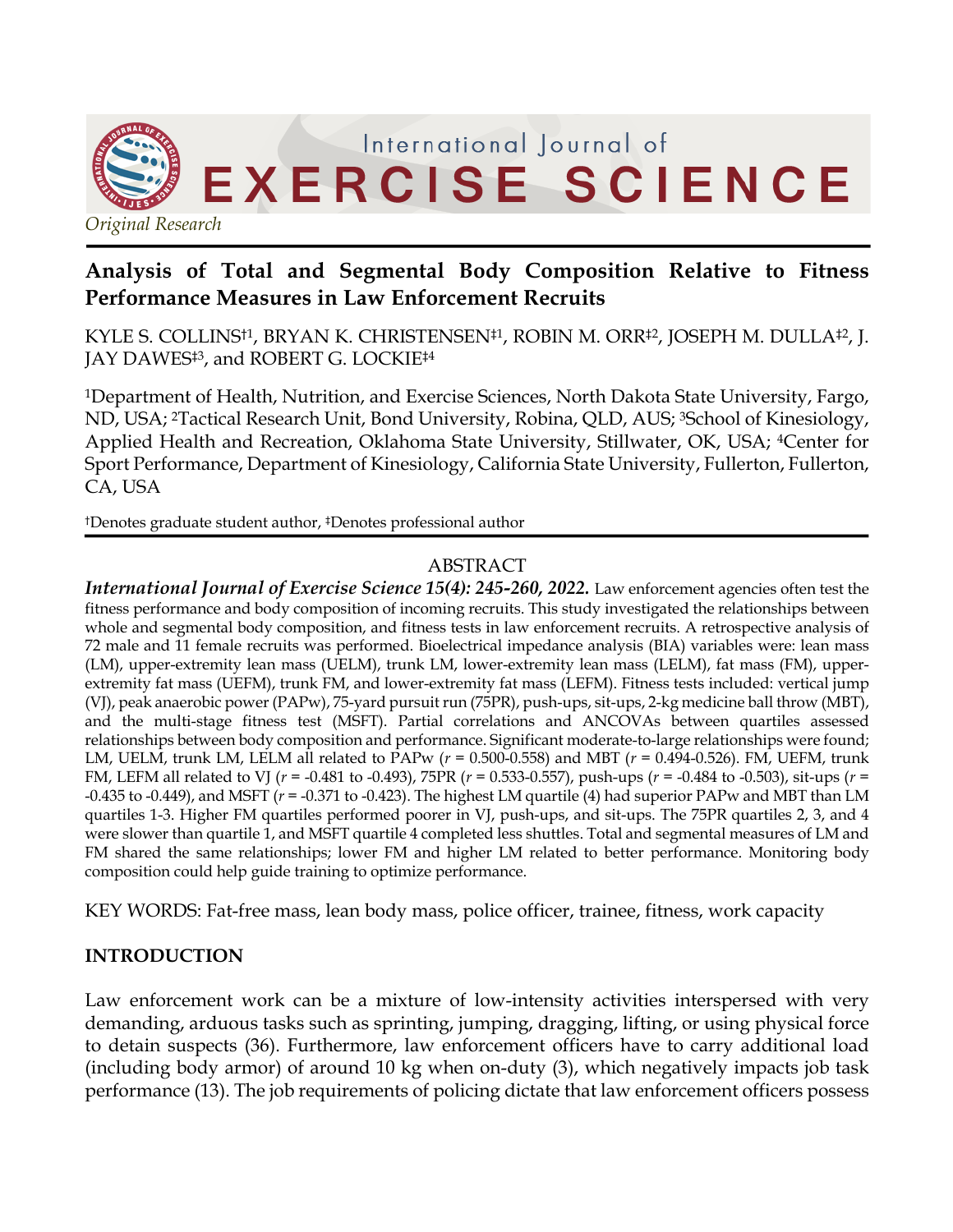adequate upper and lower-body power, muscular endurance, cardiorespiratory fitness, and change-of-direction speed to complete occupational tasks effectively and safely (10, 23). Despite academy training classes typically having recruits with a range of physical abilities (28), law enforcement agencies must still properly train recruits and develop sufficient fitness to meet their specific occupational demands.

Power is the ability to generate great force in a short time and is a foundational characteristic for many dynamic actions, which for law enforcement officers might be jumping over obstacles or pursuing a suspect (16, 28). Lower-body power can be assessed with the vertical jump (VJ), and a lower VJ height can identify recruits that are more likely to experience an injury during academy training (34). Upper-body power is equally important for law enforcement officers, as they may physically engage with a suspect and need rapid force application with their arms (12, 28). The medicine ball throw (MBT) indirectly measures upper body power (5), and sexdifferences in MBT distance has been demonstrated in law enforcement officer recruits (28). The 75-yard pursuit run (75PR) was created to simulate the linear and change-of-direction speed needed during a foot pursuit (29, 30). Recent literature has shown a faster 75PR time was significantly related to greater jumping ability, and faster linear and change-of-direction speed in men and women (36).

Muscular endurance is an important characteristic for officers performing repeated tasks such as running, pushing, and pulling (12, 24). Low repetitions of push-ups have been associated with increased risk for time-loss injury (19, 24). Like the push-ups, males that completed a lower number of repetitions in the 2-minute sit-up test were shown to be 1.6-1.9 times more likely to get injured than soldiers that complete a higher number of sit-ups in the test (19). Aerobic capacity is essential to the physical tasks required of the job (8), and may be most important in the recovery between bouts of extreme physical activity for replenishment of tissue oxygen, resynthesis of creatine phosphate, and clearance of lactate (15). The multi-stage fitness test (MSFT) has been extensively utilized and proven to be a reliable and valid measure of maximal aerobic capacity (31, 35), and recruits that graduate the academy exhibit much higher scores than those that did not (21).

Noting the importance of fitness to law enforcement recruits, body composition can influence fitness test performance, and a number of studies have investigated the effects and relationships body composition has with performance measures for law enforcement officers. Dawes et al. (12) conducted a retrospective study on the relationships between body composition (as measured by 3-site skinfold thickness) and physical performance in 76 male police officers. Estimated lean body mass (LM) positively correlated with push-ups ( $r = 0.444$ ), bench press ( $r =$ 0.781), and VJ (*r* = 0.391) performance (12). Body fat mass (FM) negatively correlated with VJ performance (*r* = -0.369) and estimated oxygen consumption (*r* = -0.419) and positively correlated with 2.4-km run time (*r* = 0.399) (12). These findings highlight the importance of LM for officers and development of LM in recruits attending the academy. Further to this, more FM has been associated with fewer repetitions in tests of muscular endurance (push-ups [*r* = -0.461], sit-ups  $[r = -0.525]$ , and pull-ups  $[r = -0.769]$  and slower obstacle course time  $(r = 0.563)$  in parttime male Special Weapons and Tactics officers (11). Due to the impact of LM and FM for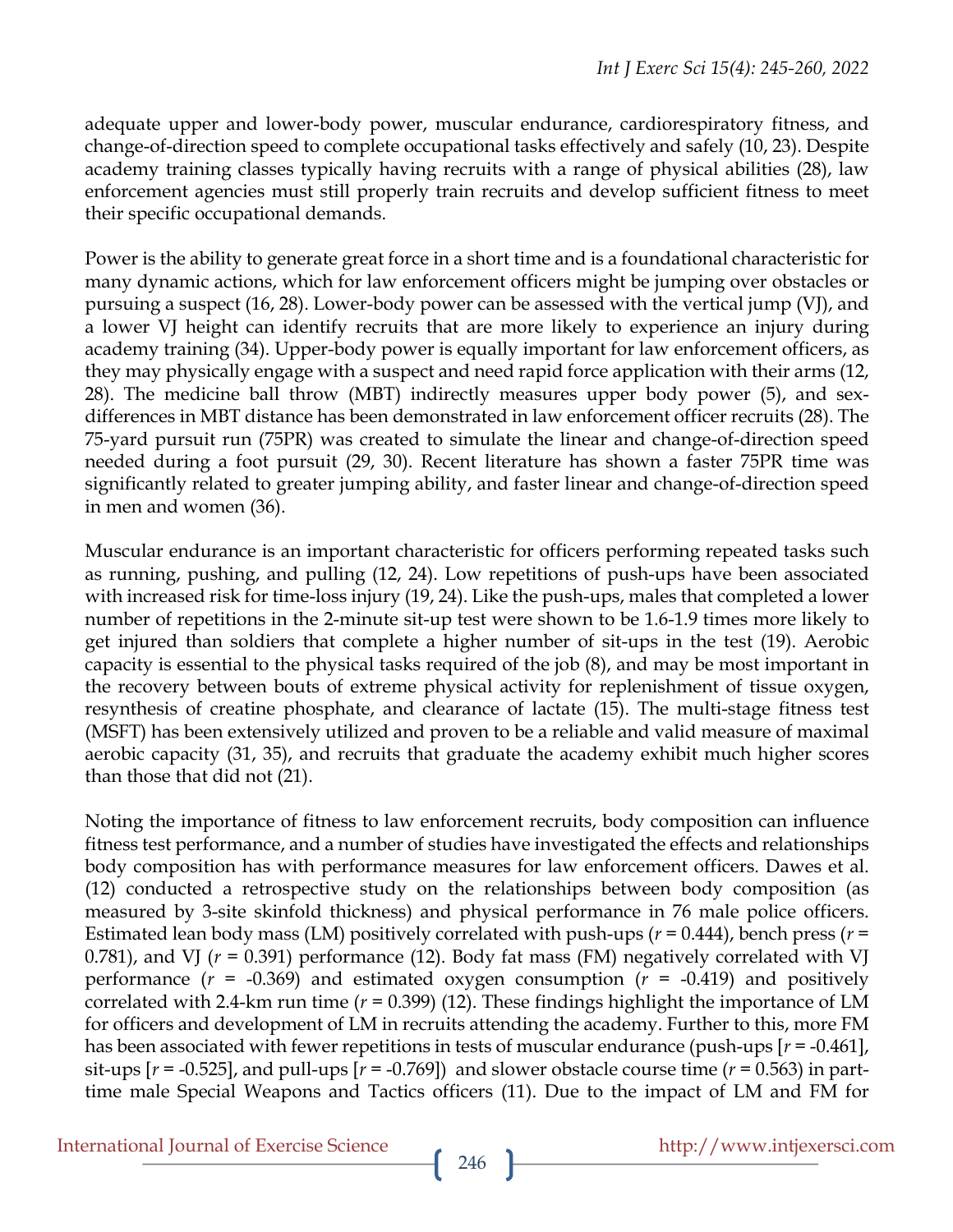officers, accurately measuring body composition for recruits in the academy could provide vital information relating to fitness test potential and, by extension, job performance.

While there is current research on body composition and physical fitness in law enforcement recruits (11, 12), no known research has investigated segmental body composition of recruits and relationships to physical fitness performance measures. Given that common tests for law enforcement recruits are specific to upper body (push-ups, MBT), lower body (VJ, 75PR, and MSFT Shuttles), and trunk (sit-ups) musculature, it may be beneficial to identify any relationships between the bodily segments and related performance measures. Therefore, the purpose of this study was to investigate the relationships between whole and segmental body composition to physical fitness tests that are required of law enforcement recruits. It was hypothesized that higher FM would correlate with lower performance scores and higher LM would correlate with higher performance scores. Additionally, LM and FM for upper extremities (UELM and UEFM, respectively), lower extremities (LELM and LEFM, respectively), and trunk segments would show similar relationships to their body-part specific performance tests.

# **METHODS**

## *Participants*

Archival law enforcement recruit data were provided to the researchers for the purposes of conducting this study. The sample originally consisted of 91 recruits; however, eight recruits failed to complete all the performance testing or body composition analysis. This left a sample of 83 recruits (age = 27.31  $\pm$  5.65 years; height = 1.73  $\pm$  0.09 m; body mass = 82  $\pm$  13.9 kg), consisting of 72 males (age =  $27.22 \pm 5.66$  years; height =  $1.75 \pm 0.07$  m; body mass =  $85.03 \pm 12.04$ kg) and 11 females (age =  $27.91 \pm 5.82$  years; height =  $1.60 \pm 0.05$  m; body mass =  $62.22 \pm 7.67$  kg). This sample of law enforcement officer recruits was reflective of law enforcement recruit classes in terms of ratio of males to females (27-30). This study was approved by the Institutional Review Board at California State University, Fullerton (HSR-17-18-370) and followed the recommendations of the Declaration of Helsinki (43). Additionally, this research was carried out fully in accordance to the ethical standards of the International Journal of Exercise Science (32).

# *Protocol*

A retrospective analysis was conducted on existing data collected from recruits belonging to an academy class prior to training. Relationships between body composition and fitness test performance were assessed with partial correlations, and differences between quartiles of LM and FM were assessed with multiple analyses of covariance (ANCOVA). Data in this study were collected by staff working for one US-based law enforcement agency during the Winter in 2017. Staff were all trained by a Tactical Strength and Conditioning Facilitator (certified through the NSCA) who verified their proficiency, and the procedures used for testing have been established in the literature (26-29). Testing occurred between 0900-1400 (9:00am-2:00pm) depending on recruit availability. Recruits typically did not eat in the 2-3 hours prior to their testing session as they were completing employee-specific documentation. It should be noted that hydration was not controlled for in the recruits, and this could influence the body composition data (6). Food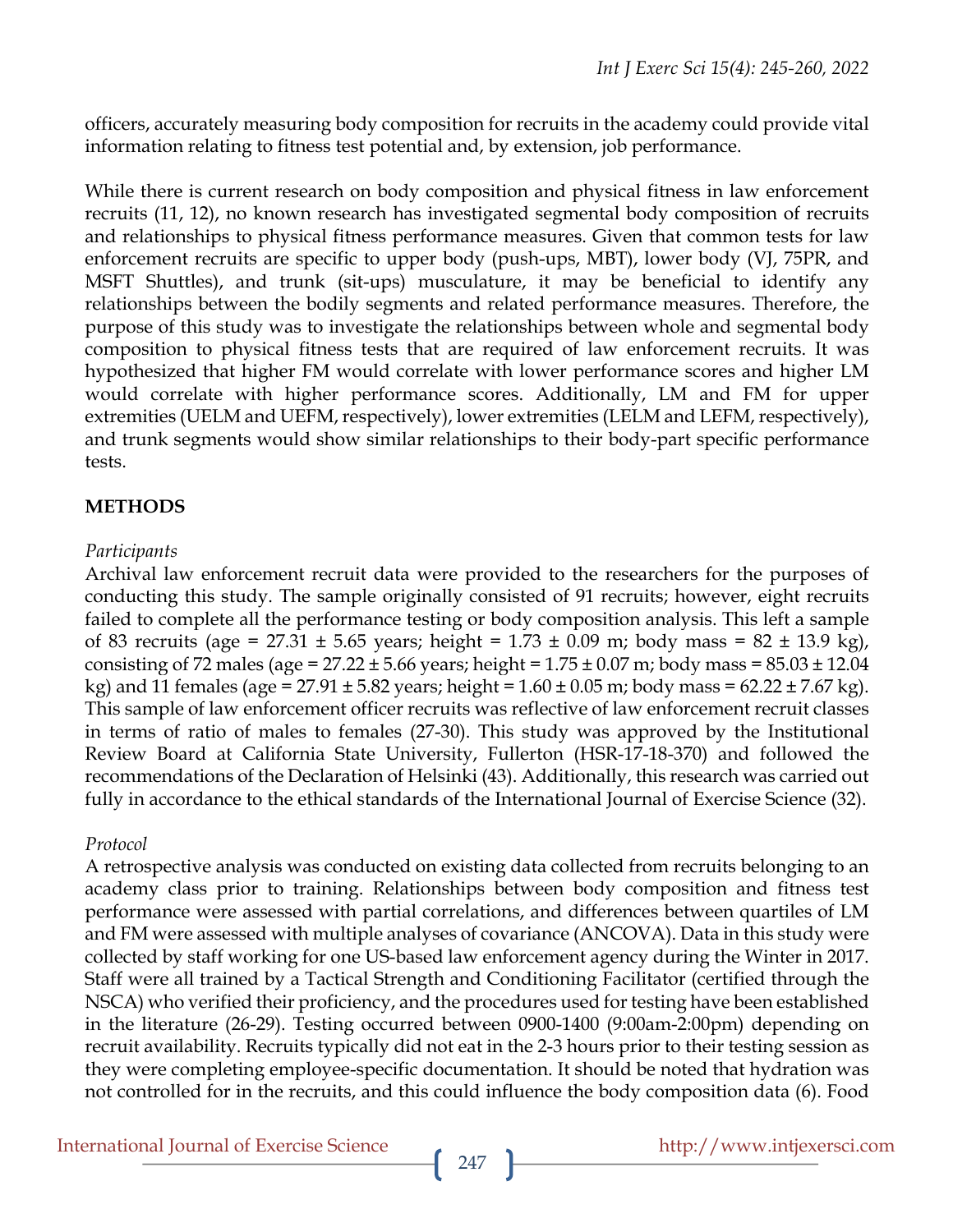consumption was also not controlled, although recruits generally could not eat due to the administrative responsibilities (28, 29). These conditions, especially considering the body composition analysis, were not ideal. However, this could not be controlled for by the researchers due to the data being retrospective. It should also be noted that the data collection procedures were very typical for the real-world academy conditions (26-29).

Age, height, and body mass were recorded indoors for each recruit before the fitness testing. Height was measured using a portable stadiometer (Seca, Hamburg, Germany), and body mass was recorded by the InBody 720 (Biospace Co., Seoul, Korea), before the body composition analysis. Fitness tests were conducted outdoors on concrete or asphalt surfaces at the law enforcement agency training facility on a day scheduled by the agency staff. The temperature was consistent with the temperate, mild climate of southern California. Recruits wore their physical training attire (cotton t-shirt, shorts, and athletic sneakers) during the fitness tests. To complete the fitness tests, recruits rotated through the testing stations in small groups of 3-4. Recruits were allocated to a station before rotating to the next station when all groups were finished. The exception was the MSFT, which was completed last by all recruits in groups of 14- 16.

Multifrequency BIA was performed with the InBody 720 (Biospace Co., Seoul, Korea) to estimate total and segmental body composition. Previous research has demonstrated the InBody 720 to be highly reliable in men and women (ICC = 0.97-0.98), and valid when compared to dualenergy x-ray absorptiometry (1, 20). Additionally, BIA has been suggested in law enforcement populations because of its practicality (29), and has been used in sport conditioning programs as a method of segmental body composition analysis (14). The test was administered by trained staff from InBody, done first in the testing session, and similar to previously established methods (2, 14, 38). Recruits were asked to remove any jewelry and metallic wear before their palms and soles were cleaned with an electrolyte tissue. Recruits then stood on the InBody scale with their soles in contact with the electrodes and body mass was measured by the device. Height, age, and sex was then manually entered into the display by trained staff. Next, recruits grasped hand electrodes with palms and fingers making contact, elbows extended and shoulders slightly abducted. The InBody 720 measured entire body composition of five segments (both arms, both legs, and trunk) (14). For analysis, body composition measures for both arms were added together for upper extremities, and both legs added together for lower extremities.

The VJ indirectly measured lower body power using a Vertec apparatus (Perform Better, Rhode Island, USA), and followed established assessment protocols (4, 7, 28, 33). Recruits first obtained a standing reach height and then jumped using a countermovement from a bilateral stance. VJ height was recorded in inches by subtracting the standing reach height from the peak jump height, and then converted to cm for analysis. Each recruit completed two trials, with a recovery time between trials of approximately 1-minute. The best trial result was used for analysis. Peak anaerobic power in watts (PAPw) was estimated using the equation from Sayers et al. (37): PAPw =  $60.7 \times$  (VJ height [cm]) +  $45.3 \times$  (body mass [kg]) – 2055.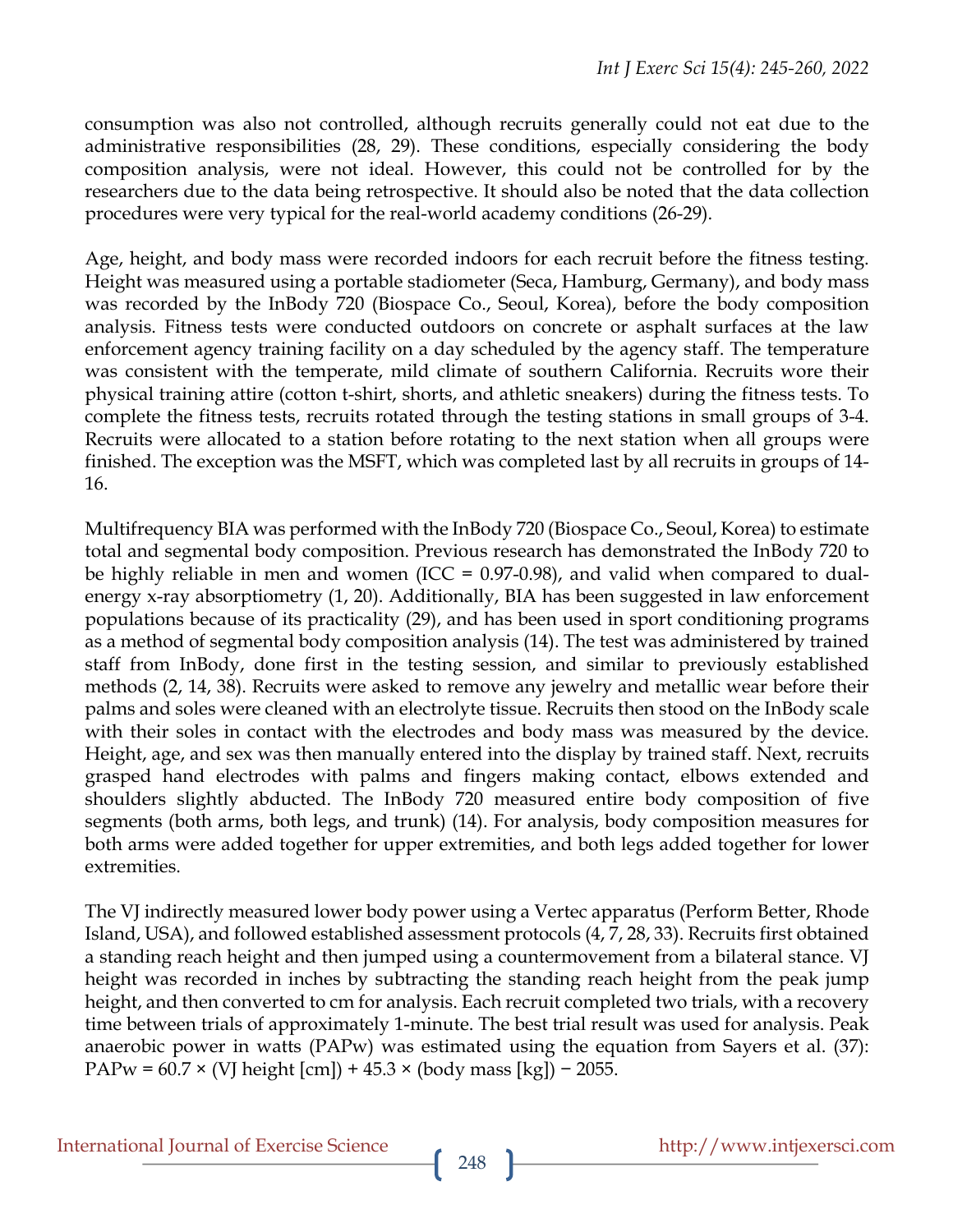Upper body muscular endurance was measured using a 1-minute maximal effort push-up test. Procedures followed previously established research protocols (7, 24, 29, 33), where all recruits began the test in the "up" position with body straight and hands positioned slightly wider than shoulder width. The exact hand width in the push-up was left to the personal preference for the recruit. A tester placed a fist on the floor directly under the recruit's chest to ensure they descended to an appropriate depth, and all female recruits were partnered with a female tester. The recruits performed as many correct push-ups as possible in the time allotted.

Trunk muscular endurance was measured with a 1-minute maximal effort sit-up test. Again, procedures followed previously established research protocols (7, 12, 24), and recruits began on their backs with their knees bent, heels flat on the ground, hands interlocked behind their heads, and a partner anchoring their feet. Recruits completed as many correct sit-ups as possible within the allotted time.

The MBT was used as an indirect measure of upper body power, and procedures adapted from existing research (28, 29). The recruits started the test in a seated position with their head, shoulders, and lower back up against a concrete wall, and legs extended perpendicularly against the ground. Using a two-handed chest pass, the recruits propelled a 2-kg medicine ball (Champion Barbell, Texas, USA) as far as possible without any part of the body moving away from the wall. The medicine ball was dusted with chalk to allow for better gripping by recruits, and to mark where the ball impacted the ground. A standard tape measure was used to measure from the nearest chalk mark to the wall. Two trials were completed with a rest time of approximately 60 s between trials. The best trial was used for analysis.

The 75PR was used to assess a simulated foot pursuit by a law enforcement officer (30). The recruit completed five, 12.1-meter (m), linear sprints around a square grid, integrated with four, 45° direction changes zig-zagging across the grid. Recruits were also required to negotiate over three barriers that were 2.44 m long and 0.15 m high that simulated road-side curbs during three of the five sprints (Figure 1). Time was recorded with a stopwatch from the initiation of movement at the start, until the recruit crossed the finish line. Timing with stopwatches is standard practice in law enforcement testing (4, 7, 24, 30), and testers trained in the use of stopwatch timing procedures can record reliable data (17).

The MSFT was used to measure maximal aerobic capacity in the recruits and was conducted on an asphalt surface. Recruits were required to run back and forth between two lines spaced exactly 20 m apart, which were indicated by markers. Completion of one lap between the two lines resulted in completion of one shuttle. The speed of running for this test was standardized by pre-recorded auditory cues (beeps) played from an iPad handheld device (Apple Inc., Cupertino, California) connected via Bluetooth to a portable speaker (ION Block Rocker, Cumberland, Rhode Island). This test started at 8.5 kilometers per hour (km/h), increasing by 0.5 km/h with each additional stage (a collection of seven or more shuttles), and was scored according to the final stage and shuttle the recruit achieved. The test was terminated when the recruit was unable to reach the next line twice in a row in accordance with the auditory cues.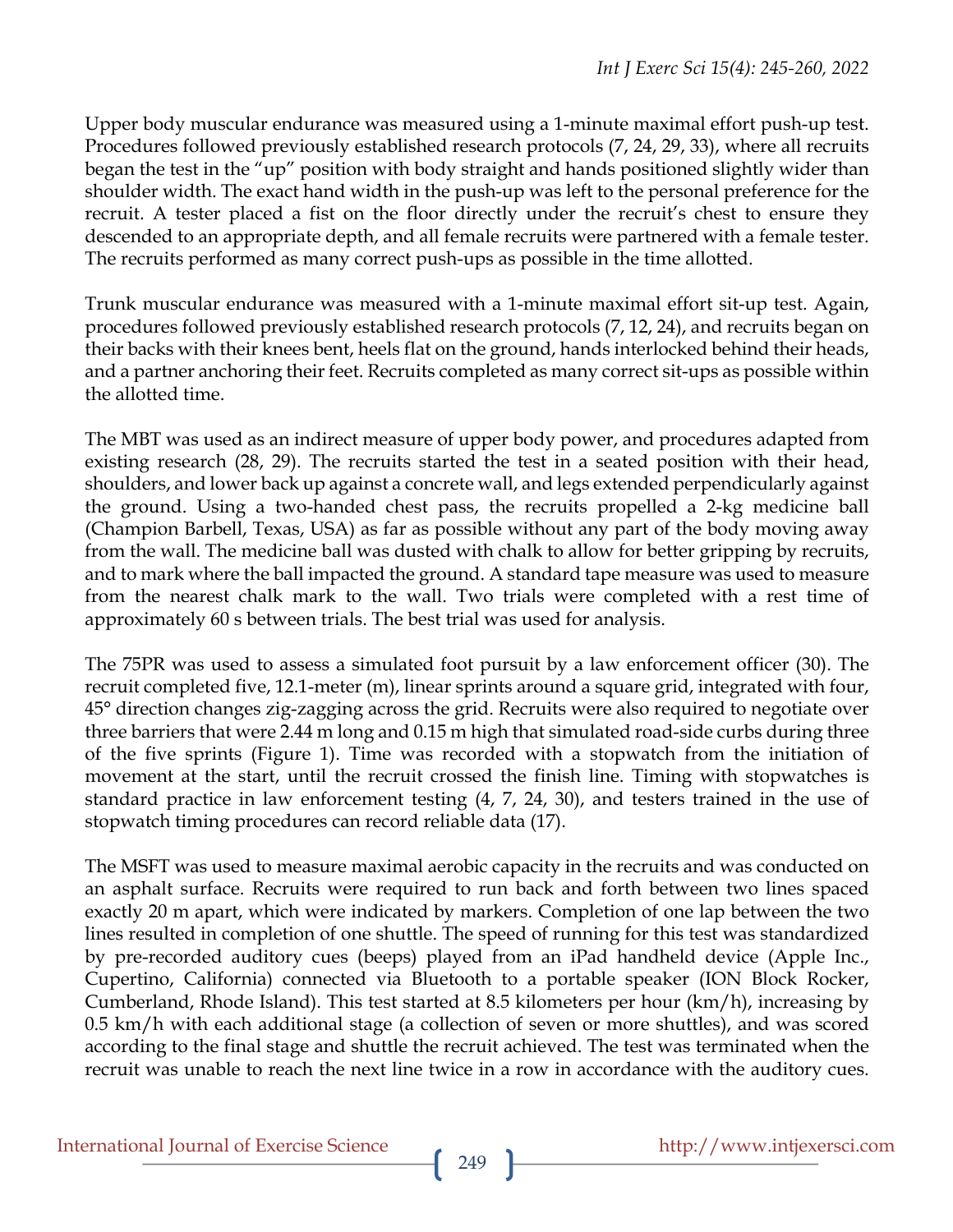Final scores by stage and shuttle were converted to total number of shuttles completed for analysis (29, 31, 35).



**Figure 1.** (A) The dimensions for the 75-yard pursuit run (75PR) in meters and (B) the running direction (numbered in order). The barriers were 2.44 m long and 0.15 m high.

#### *Statistical Analysis*

All data were entered into Microsoft Excel, before being transferred to the Statistics Package for Social Sciences (Version 26; IBM Corp., New York, USA) for statistical analyses. Descriptive statistics (mean ± standard deviation) were calculated for each variable, and then independent samples t-tests used to assess differences between male and female recruits. Effect sizes (*d*) were calculated for the between sex comparisons, where the difference between the means was divided by the pooled standard deviation (11). As previously established, a *d* less than 0.2 was considered a trivial effect; 0.2 to 0.6 a small effect; 0.6 to 1.2 a moderate effect; 1.2 to 2.0 a large effect; 2.0 to 4.0 a very large effect; and above 4.0 an extremely large effect (18). Additionally, a positive effect size indicated male scores were greater, and a negative effect size indicated female scores were greater. Sex was controlled for with correlations and analyses of variance since females generally have higher percent body fat and do not perform as well compared to their male counterparts (30). Partial correlations investigated the relationships between total and segmental body composition to the performance measures of the law enforcement recruits. Correlation (*r*) strength was defined as: an *r* between 0 to 0.3, or 0 to -0.3, considered small; 0.31 to 0.49, or -0.31 to -0.49, moderate; 0.5 to 0.69, or -0.5 to -0.69, large; 0.7 to 0.89, or -0.7 to -0.89, very large; and 0.9 to 1, or - 0.9 to - 1, near perfect relationship, in agreement with Hopkins (18). Recruits were then stratified into quartiles based on LM and FM with the lowest 25% in quartile 1, second lowest 25% in quartile 2, second highest 25% in quartile 3, and the highest 25% in quartile 4. This created groups of LM and FM from low-to-high, and ANCOVAs were used to assess differences in the groups for each of the performance measures. A Bonferroni post hoc adjustment was used for multiple pairwise comparisons. Levene's test for equality of variances were assessed for assumption of equal variances. Statistical significance for all tests was set at *p*  $< 0.05$ .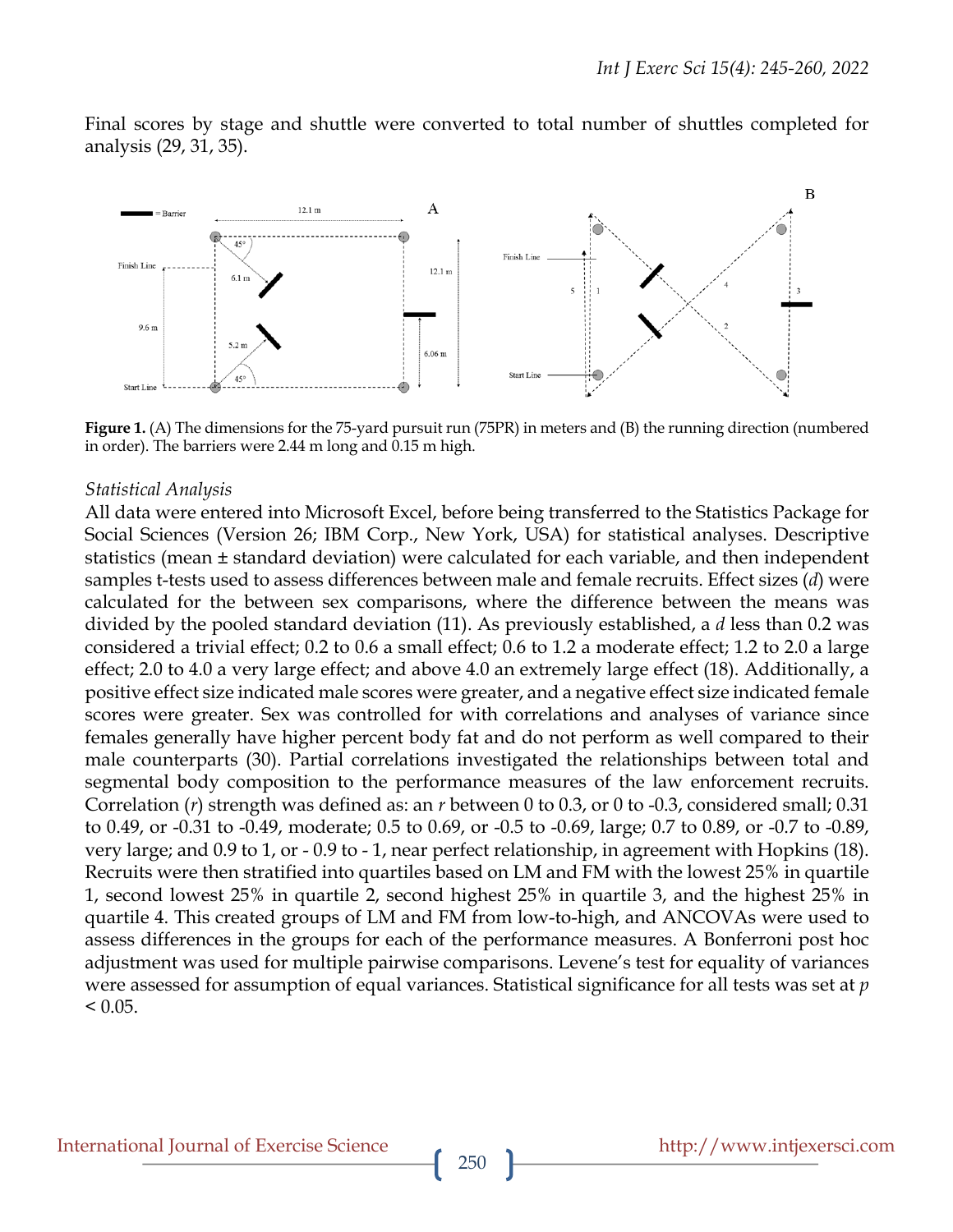## **RESULTS**

Descriptive statistics for the whole sample, males, and females are listed in Table 1. There were significant ( $p < 0.001$ ) between-sex differences for all the variables except age, FM, UEFM, LEFM, sit-ups, and MSFT Shuttles. Equal variances were assumed for all variables except for trunk FM  $(p < 0.042; d = 0.55)$ . This changed the results from non-significant to significant. Large to very large effect sizes were seen in the differences in height, body mass, LM, UELM, trunk LM, LELM, VJ, PAPw, 75PR, push-ups, and MBT.

|                      | All $(n = 83)$       | Males ( $n = 72$ )   | Females ( $n = 11$ ) | <i>p</i> -value    | $\boldsymbol{d}$ |
|----------------------|----------------------|----------------------|----------------------|--------------------|------------------|
| Age $(y)$            | $27.31 \pm 5.65$     | $27.22 \pm 5.66$     | $27.91 \pm 5.82$     | 0.710              | $-0.12$          |
| Height (m)           | $1.73 \pm 0.09$      | $1.75 \pm 0.07$      | $1.60 \pm 0.05$      | < 0.001            | 2.47             |
| BM (kg)              | $82.00 \pm 13.90$    | $85.03 \pm 12.04$    | $62.22 \pm 7.67$     | < 0.001            | 2.26             |
| LM (kg)              | $62.85 \pm 10.44$    | $65.59 \pm 7.96$     | $44.93 \pm 6.11$     | < 0.001            | 2.91             |
| FM(kg)               | $19.15 \pm 6.97$     | $19.44 \pm 7.25$     | $17.29 \pm 4.51$     | 0.345              | 0.36             |
| $UELM$ (kg)          | $7.31 \pm 1.50$      | $7.72 \pm 1.10$      | $4.64 \pm 0.85$      | < 0.001            | 3.13             |
| Trunk LM (kg)        | $28.16 \pm 4.48$     | $29.39 \pm 3.24$     | $20.06 \pm 2.58$     | < 0.001            | 3.19             |
| $LELM$ (kg)          | $18.33 \pm 3.21$     | $19.14 \pm 2.52$     | $13.01 \pm 1.87$     | < 0.001            | 2.76             |
| $UEFM$ (kg)          | $2.26 \pm 1.24$      | $2.27 \pm 1.30$      | $2.24 \pm 0.76$      | 0.943              | 0.03             |
| Trunk FM (kg)        | $10.44 \pm 4.05$     | $10.69 \pm 4.20$     | $8.80 \pm 2.40$      | 0.042 <sup>†</sup> | 0.55             |
| LEFM $(kg)$          | $5.15 \pm 1.63$      | $5.15 \pm 1.68$      | $5.16 \pm 1.35$      | 0.975              | $-0.01$          |
| $VJ$ (cm)            | $54.11 \pm 12.35$    | $56.05 \pm 11.79$    | $41.45 \pm 7.77$     | < 0.001            | 1.46             |
| PAPw(W)              | $4944.31 \pm 971.17$ | $5198.68 \pm 733.72$ | $3279.39 \pm 629.87$ | < 0.001            | 2.81             |
| 75PR (s)             | $16.98 \pm 0.95$     | $16.82 \pm 0.88$     | $18.02 \pm 0.77$     | < 0.001            | $-1.45$          |
| Push-ups (reps)      | $45.40 \pm 13.33$    | $47.82 \pm 12.00$    | $29.55 \pm 10.75$    | < 0.001            | 1.60             |
| Sit-ups (reps)       | $35.82 \pm 10.22$    | $35.96 \pm 10.57$    | $34.91 \pm 7.94$     | 0.753              | 0.11             |
| MBT(m)               | $6.18 \pm 1.12$      | $6.47 \pm 0.85$      | $4.27 \pm 0.71$      | < 0.001            | 2.81             |
| <b>MSFT</b> Shuttles | $61.69 \pm 17.98$    | $61.67 \pm 18.79$    | $61.82 \pm 12.03$    | 0.979              | $-0.01$          |

**Table 1.** Descriptive statistics for anthropometrics, whole and segmental composition, and performance measures in male and female law enforcement recruits (*n* = 83).

*Note:* Values for are expressed as means ± standard deviations. *p*-values are for *t*-tests. BM = body mass; LM = lean mass, FM = fat mass; UELM = upper extremity lean mass, LELM = lower extremity lean mass; UEFM = upper extremity fat mass, LEFM = lower extremity fat mass; VJ = vertical jump; PAPw = peak anaerobic power; 75PR = 75-yard pursuit run, MBT = medicine ball throw; MSFT = multi-stage fitness test. † Equal variances not assumed significance.

Partial correlations between anthropometrics, body composition, and the fitness performance measures are listed in Table 2. Total and segmental measures of LM (UELM, trunk LM, LELM) and FM (UEFM, trunk FM, LEFM) shared contrasting relationships with the performance tests. Specifically, measures of LM showed positive relationships (*p* < 0.001) with PAPw and MBT, and no significant relationships to the other performance tests. Measures of FM showed no relationship with PAPw or MBT but had significant negative relationships (*p* < 0.001) with VJ, push-ups, sit-ups, and MSFT shuttles, and a significant positive relationship (*p* < 0.001) with the 75PR.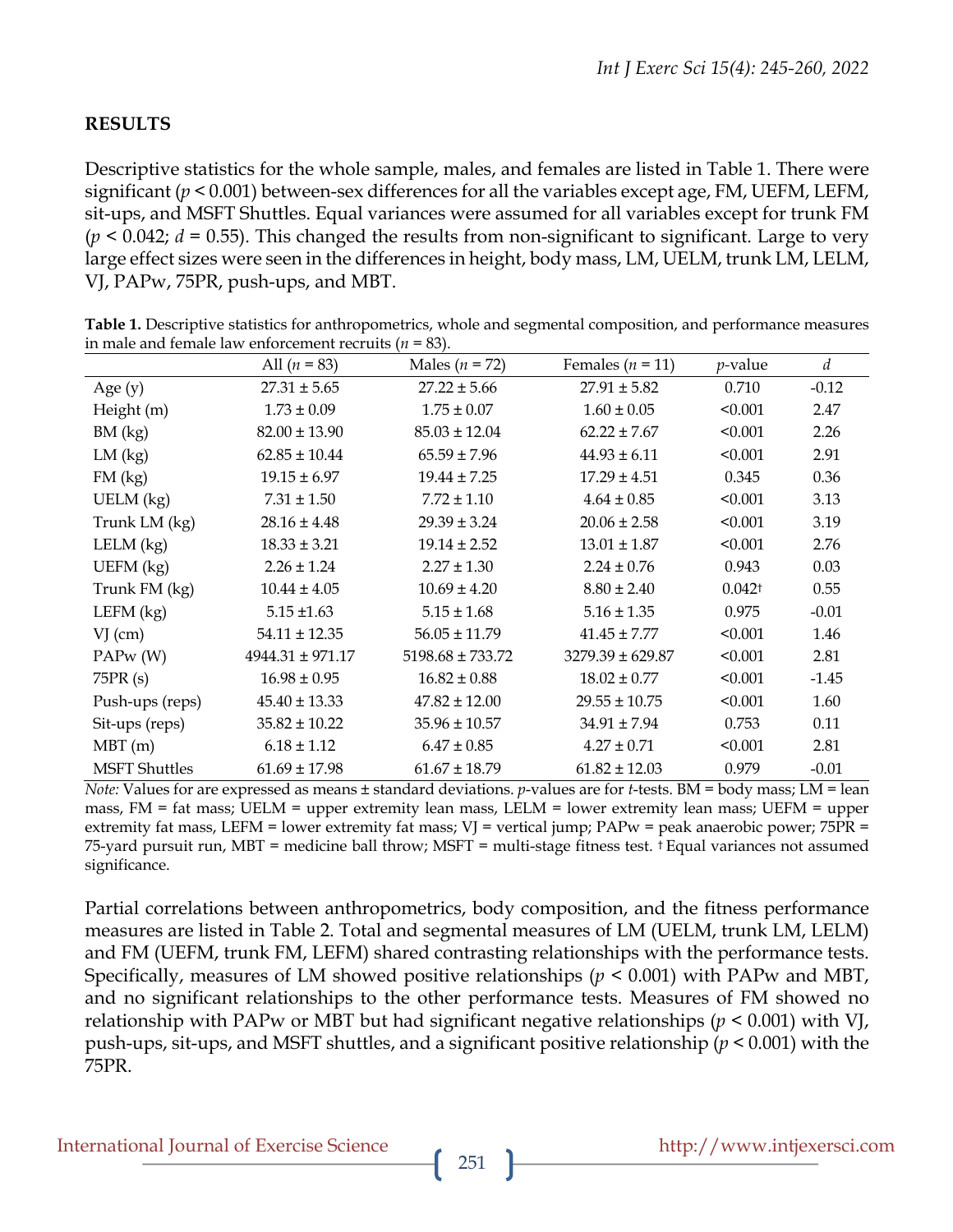|                   |                     | Lean Mass              |                        |                        | Fat Mass               |                        |                        |                        |                        |
|-------------------|---------------------|------------------------|------------------------|------------------------|------------------------|------------------------|------------------------|------------------------|------------------------|
|                   |                     | LM                     | <b>UELM</b>            | Trunk LM               | <b>LELM</b>            | FM                     | UEFM                   | Trunk FM               | <b>LEFM</b>            |
| VJ                | r                   | $-0.034$               | $-0.044$               | $-0.062$               | $-0.054$               | $-0.492$               | $-0.481$               | $-0.493$               | $-0.492$               |
|                   | $\mathcal{p}$       | 0.761                  | 0.694                  | 0.580                  | 0.632                  | $< 0.001$ <sup>+</sup> | $< 0.001$ <sup>+</sup> | $< 0.001$ <sup>+</sup> | $< 0.001$ <sup>+</sup> |
| PAPw              | r                   | 0.558                  | 0.547                  | 0.543                  | 0.500                  | 0.082                  | 0.056                  | 0.099                  | 0.039                  |
|                   | $\mathfrak{p}$      | $< 0.001$ <sup>+</sup> | $< 0.001$ <sup>+</sup> | $< 0.001$ <sup>+</sup> | $< 0.001$ <sup>+</sup> | 0.466                  | 0.619                  | 0.378                  | 0.730                  |
| 75PR              | r                   | $-0.038$               | 0.017                  | 0.021                  | $-0.071$               | 0.553                  | 0.544                  | 0.557                  | 0.533                  |
|                   | $\mathcal{p}$       | 0.736                  | 0.881                  | 0.854                  | 0.524                  | $< 0.001$ <sup>+</sup> | $< 0.001$ <sup>+</sup> | $< 0.001$ <sup>+</sup> | $< 0.001$ <sup>+</sup> |
| Push-             | r                   | $-0.089$               | $-0.095$               | $-0.108$               | $-0.057$               | $-0.501$               | $-0.492$               | $-0.503$               | $-0.484$               |
| ups               | $\mathcal{D}$       | 0.429                  | 0.393                  | 0.332                  | 0.613                  | $< 0.001$ <sup>+</sup> | $< 0.001$ <sup>+</sup> | $< 0.001$ <sup>+</sup> | $< 0.001$ <sup>+</sup> |
| r<br>Sit-ups<br>p |                     | 0.050                  | $-0.016$               | $-0.013$               | 0.056                  | $-0.449$               | $-0.446$               | $-0.447$               | $-0.435$               |
|                   |                     | 0.657                  | 0.886                  | 0.904                  | 0.618                  | $< 0.001$ <sup>+</sup> | $< 0.001$ <sup>+</sup> | $< 0.001$ <sup>+</sup> | $< 0.001$ <sup>+</sup> |
| <b>MBT</b>        | r                   | 0.526                  | 0.519                  | 0.525                  | 0.494                  | 0.173                  | 0.129                  | 0.194                  | 0.136                  |
|                   | $\mathcal{p}$       | $< 0.001$ <sup>+</sup> | $< 0.001$ <sup>+</sup> | $< 0.001$ <sup>+</sup> | $< 0.001$ <sup>+</sup> | 0.120                  | 0.249                  | 0.081                  | 0.222                  |
| <b>MSFT</b>       | r                   | $-0.021$               | $-0.150$               | $-0.143$               | 0.019                  | $-0.418$               | $-0.423$               | $-0.423$               | $-0.371$               |
| Shuttles          | $\boldsymbol{\eta}$ | 0.855                  | 0.179                  | 0.201                  | 0.863                  | $< 0.001$ <sup>+</sup> | $< 0.001$ <sup>+</sup> | $< 0.001$ <sup>+</sup> | $< 0.001$ <sup>+</sup> |

**Table 2.** Partial correlations between whole and segmental body composition to performance tests in male and female law enforcement recruits (*n* = 83).

*Note:* LM = lean mass, FM = fat mass; UELM = upper extremity lean mass, LELM = lower extremity lean mass; UEFM = upper extremity fat mass, LEFM = lower extremity fat mass; VJ = vertical jump; PAPw = peak anaerobic power; 75PR = 75-yard pursuit run, MBT = medicine ball throw; MSFT = multi-stage fitness test. † Significant (*p* < 0.01) relationship between the two variables.

Differences in quartile groups based on LM are detailed in Table 3. For PAPw, quartile 4 (highest LM) was significantly higher than quartiles 1 (lowest LM;  $p = 0.005$ ) and 2 (second highest LM;  $p = 0.001$ ). For the MBT, quartile 4 was significantly higher than quartiles 1 ( $p < 0.001$ ), 2 ( $p =$ 0.015), and 3 (*p* = 0.036). Differences in quartile groups based on FM are listed in Table 4. For the VJ, quartiles 4 (highest FM; *p* < 0.001) and 3 (second highest FM; *p* < 0.001) had significantly lower jump height than quartile 1 (lowest FM). For the 75PR, quartiles 2 (second lowest; *p* = 0.006), 3 ( $p < 0.001$ ), and 4 ( $p < 0.001$ ) were each significantly slower than quartile 1. The pushup test showed quartiles 3 ( $p = 0.005$ ) and 4 ( $p < 0.001$ ) performed significantly less repetitions than quartile 1, and quartile 4 ( $p = 0.005$ ) performed significantly less repetitions than quartile 2. For the sit-ups, quartiles 3 ( $p = 0.01$ ) and 4 ( $p < 0.001$ ) performed significantly less repetitions than quartile 1. Lastly, for the MSFT, quartile 4 completed significantly fewer shuttles than both quartiles 1 (*p* = 0.005) and 2 (*p* = 0.037).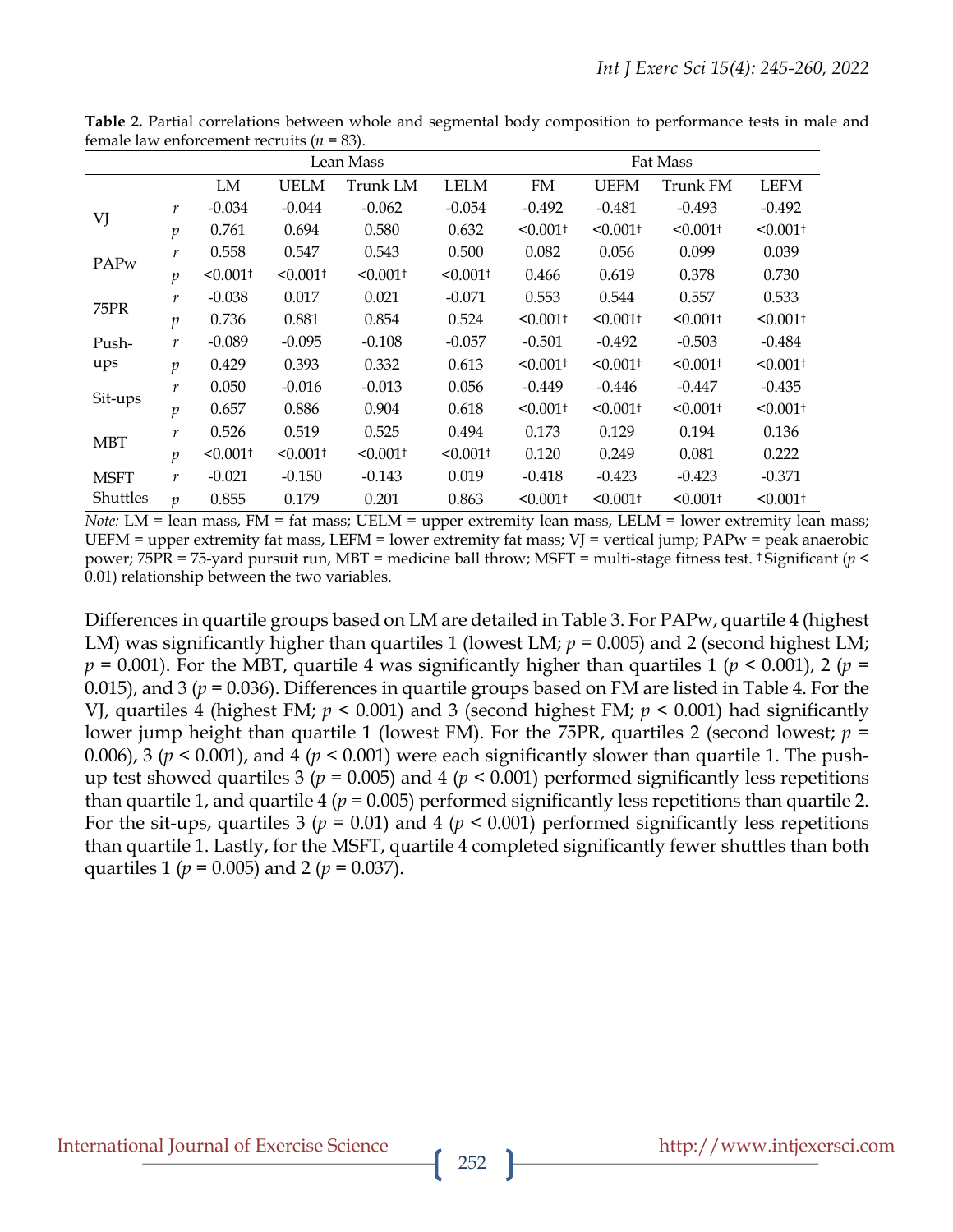|                      | Quartile 1 ( $n = 19$ )                       | Quartile 2 ( $n = 22$ )                       | Quartile $3(n = 21)$                          | Quartile 4 ( $n = 21$ )                           |
|----------------------|-----------------------------------------------|-----------------------------------------------|-----------------------------------------------|---------------------------------------------------|
|                      | $LM = 35.10 - 57.7$                           | $LM = 57.8-63.6$                              | $LM = 63.7-69.3$                              | $LM = 69.4 - 90.0$                                |
| VJ                   | $56.58 \pm 3.57$ (49.48-63.69)                | $53.44 \pm 2.56$ (48.34-58.54)                | $54.03 \pm 2.62$ (48.82-59.24)                | $52.66 \pm 2.62$ (47.45-57.87)                    |
| <b>PAPw</b>          | $4550.59 \pm 202.76$<br>$(4146.93 - 4954.24)$ | $4708.77 \pm 145.48$<br>$(4419.14 - 4998.39)$ | $4994.57 \pm 148.64$<br>$(4698.64 - 5290.49)$ | $5497.06 \pm 148.64$<br>$(5201.14 - 5792.98)$ a b |
| 75PR                 | $17.26 \pm 0.27$ (16.73-17.8)                 | $16.93 \pm 0.19$ (16.55-17.32)                | $16.72 \pm 0.2$ (16.33-17.11)                 | $17.05 \pm 0.20$ (16.66-17.44)                    |
| Push-ups             | $42.41 \pm 3.58$ (35.29-49.53)                | $46.67 \pm 2.57$ (41.56-51.78)                | $50.51 \pm 2.62$ (45.29-55.73)                | $41.65 \pm 2.62$ (36.43-46.88)                    |
| Sit-ups              | $29.68 \pm 3.13$ (23.45-35.90)                | $39.71 \pm 2.24 (35.24 - 44.17)$              | $36.56 \pm 2.29$ (31.99-41.12)                | $36.56 \pm 2.29$ (31.99-41.12)                    |
| <b>MBT</b>           | $5.43 \pm 0.23$ (4.97-5.89)                   | $6.15 \pm 0.17$ (5.82-6.48)                   | $6.21 \pm 0.17$ (5.87-6.54)                   | $6.86 \pm 0.17$ (6.52-7.19) a b c                 |
| <b>MSFT Shuttles</b> | $53.52 \pm 5.49$ (42.59-64.45)                | $63.45 \pm 3.94$ (55.61-71.29)                | $69.6 \pm 4.03$ (61.59-77.62)                 | $59.32 \pm 4.03$ (51.3-67.33)                     |

**Table 3.** (Mean ± SE; 95% CI) Quartiles based on LM compared with performance tests with sex as a covariate.

*Note:* a = Significantly different ( $p < 0.05$ ) from Quartile 1; b = Significantly different ( $p < 0.05$ ) from Quartile 2; c = Significantly different ( $p < 0.05$ ) from Quartile 3.

**Table 4.** (Mean ± SE; 95% CI) Quartiles based on FM compared with performance tests with sex as a covariate.

|                      | Quartile 1 ( $n = 20$ )                       | Quartile 2 ( $n = 21$ )                       | Quartile $3(n = 21)$                          | Quartile 4 ( $n = 21$ )                       |  |
|----------------------|-----------------------------------------------|-----------------------------------------------|-----------------------------------------------|-----------------------------------------------|--|
|                      | $FM = 5.20 - 13.7$                            | $FM = 13.8 - 19.6$                            | $FM = 19.7 - 23.4$                            | $FM = 23.5 - 39.7$                            |  |
| VJ                   | $63.50 \pm 2.22$ (59.09-67.91)                | $55.15 \pm 2.22$ (50.73-59.56)                | $49.94 \pm 2.16$ (45.63-54.24) a              | $48.32 \pm 2.18$ (43.98-52.65) a              |  |
| <b>PAPw</b>          | $5042.52 \pm 159.93$<br>$(4724.12 - 5360.91)$ | $4898.13 \pm 160.17$<br>$(4579.26 - 5217.01)$ | $4695.01 \pm 156.15$<br>$(4383.15 - 5005.87)$ | $5146.28 \pm 157.22$<br>$(4833.28 - 5459.27)$ |  |
| 75PR                 | $16.21 \pm 0.17$ (15.88-16.54)                | $17.02 \pm 0.17$ (16.69-17.36) a              | $17.21 \pm 0.16$ (16.88-17.53) a              | $17.45 \pm 0.16$ (17.13-17.78) a              |  |
| Push-ups             | $52.67 \pm 2.34$ (48.01-57.33)                | $49.83 \pm 2.34 (45.17 - 54.50)$              | $41.27 \pm 2.28$ (36.71-45.81) a              | $38.17 \pm 2.30$ (33.59-42.75) a b            |  |
| Sit-ups              | $42.98 \pm 2.09$ (38.83-47.14)                | $36.80 \pm 2.09$ (32.64-40.96)                | $33.54 \pm 2.04$ (29.48-37.60) a              | $30.30 \pm 2.05$ (26.21-34.38) a              |  |
| <b>MBT</b>           | $6.07 \pm 0.19$ (5.69-6.44)                   | $6.15 \pm 0.19$ (5.78-6.53)                   | $6.20 \pm 0.19$ (5.83-6.57)                   | $6.28 \pm 0.19$ (5.91-6.65)                   |  |
| <b>MSFT Shuttles</b> | $68.56 \pm 3.80$ (60.99-76.13)                | $65.36 \pm 3.81$ (57.78-72.94)                | $63.04 \pm 3.71$ (55.65-70.43)                | $50.11 \pm 3.74$ (42.67-57.55) a b            |  |

*Note:* a = Significantly different ( $p < 0.05$ ) from Quartile 1; b = Significantly different ( $p < 0.05$ ) from Quartile 2; c = Significantly different ( $p < 0.05$ ) from Quartile 3.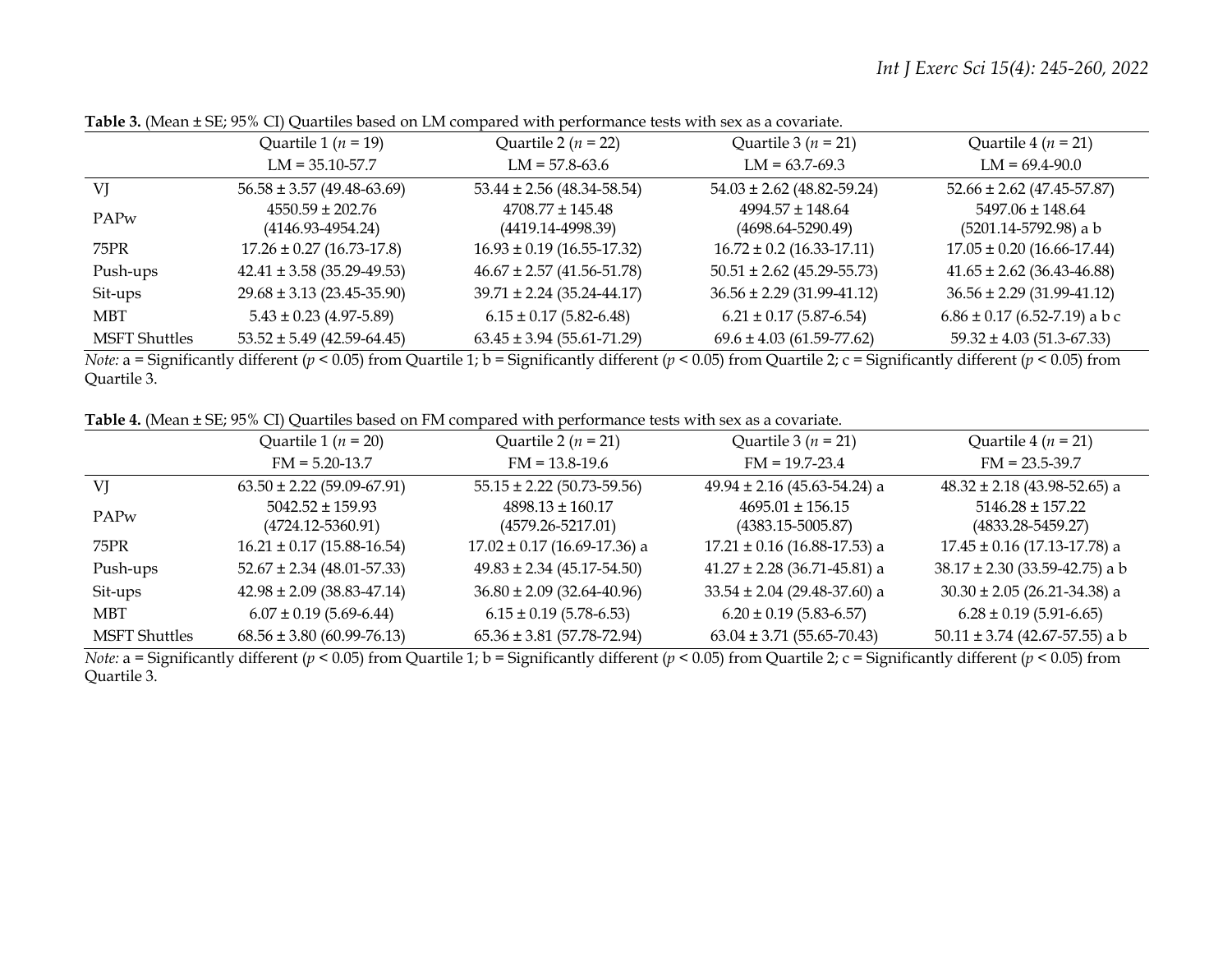## **DISCUSSION**

This study adds to existing literature on the importance of measuring body composition in law enforcement recruits, and development of LM while minimizing FM. Additional data is provided for future comparison regarding the segmental body composition of law enforcement recruits, and relationships were examined between measures of whole and segmental body composition to fitness performance tests common to law enforcement training. In general, the recruits with higher amounts of FM performed poorer in the VJ, 75PR, push-ups, sit-ups, and MSFT, and recruits with higher LM had a better PAPw and MBT. The first hypothesis was partially supported, as greater FM was associated with lesser lower body power, change-ofdirection speed, upper and lower-body muscular strength and endurance, and cardiorespiratory fitness. To a lesser extent this was true for LM, as it related to greater lower and upper body power. The quartile analysis of LM and FM provided a more detailed examination of these relationships. The second hypothesis was not accepted as there were no differences in the relationships of whole-body and segmental measures of LM and FM. For example, FM showed a significant negative correlation with VJ, and all the segmental measures (UEFM, trunk FM, and LEFM) followed suit. It was thought that differences may exist because the amount of lean and fat mass in a segment could influence the related test performance. However, it may be simply that segments, as smaller parts of the whole-body, share similar relationships to performance tests.

Though intuitive, this sample of male recruits displayed a significantly higher body mass, and measures of LM (UELM, trunk LM, and LELM) compared to their female counterparts. Although this study did not assess body fat percentage, women shared similar measures of FM (less trunk FM) as the men and had significantly less LM which would indicate a higher percentage of body fat. This confirmed previous literature in regards to body composition in law enforcement officers (9, 40). Very large effect sizes (*d* = 2.76-3.19) were found for the higher amounts of LM in males compared to females, whereas the values of UEFM and LEFM were nearly identical with nonsignificant effect sizes.

Measures of FM showed negative relationships with VJ but not with PAPw, and LM relationships were the inverse with positive relationships to PAPw but not VJ. Fat tissue does not mechanically contribute to physical performance (aside from events where increased overall mass is important), so higher FM should be detrimental to jumping tasks. However, as the calculation of PAPw incorporates VJ height and body mass into the equation (37), a greater body mass could increase the derived PAPw scores. These relationships may be partially explained by LM, as the active muscle contributed to the jump height and body mass at the same time; FM can only contribute to body mass (and not performance). For LM, PAPw was significantly higher in quartile 4 than quartiles 1 and 2, further indicating lower-body power was maximized with increased LM, but not actual VJ height. With regards to upper-body power, there was a positive relationship between LM and MBT distance. In the LM quartiles, MBT increased with LM, but the differences were not significant until the  $4<sup>th</sup>$  quartile. While the results of this study are slightly higher, Lockie et al. (28) found similar differences and effect sizes in the VJ (*d* = 1.50), PAPw (*d* = 2.12), and MBT (*d* = 2.68). Overall, this study showed LM related to upper and lower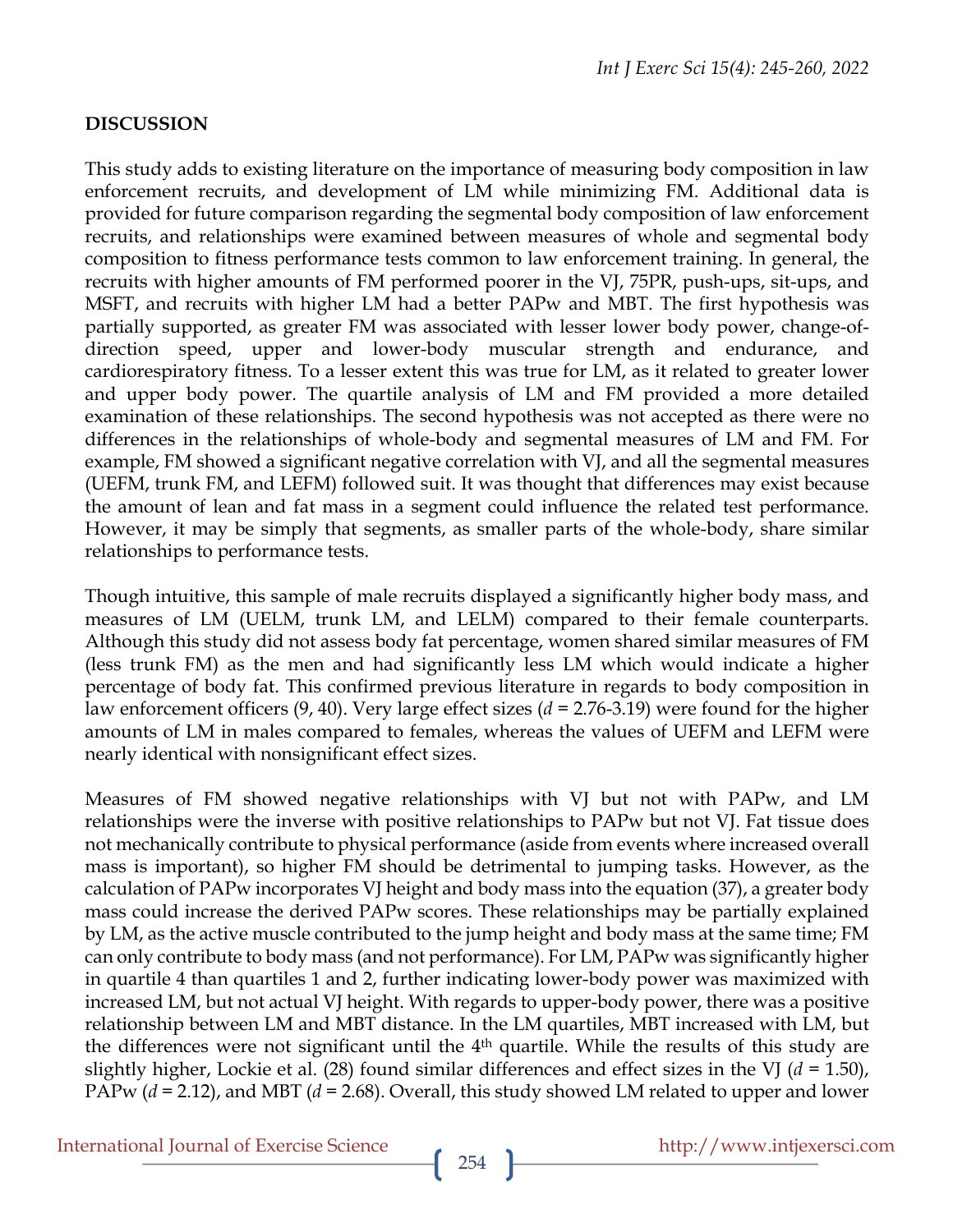body power, and FM had detrimental effects on actual VJ height. This further demonstrates the importance of body composition in developing the physical characteristics needed to perform a job in law enforcement.

Results from the 75PR showed no relationship with LM, and a positive relationship with FM indicating it slowed time to completion. The 75PR was perhaps the most sensitive to FM changes in the quartile analysis, as quartiles 2, 3, and 4 were significantly slower than quartile 1. Negotiating the 75PR requires speed and rapid changes of direction, and small increases in FM could be detrimental to time. These results corresponded with previous studies were researchers concluded that higher body fat and greater waist circumference measures showed slower completion time of the 75PR (22, 29). Lockie et al. (22) found small correlations between the 75PR and muscle mass percent (*r* = -0.208) and FM percent (*r* = 0.220), detailing the detrimental effects of higher body fat to 75PR performance. Additionally, the quartile analysis of FM percent from Lockie et al. (22) was very similar to the quartile analysis of this study, showing a linear decrease in performance as FM increased. It is important to note this study used absolute measures of mass instead of percentages. Recently, Post et al. (36) assessed the relationships between the 75PR and measures of linear speed and change-of-direction ability in 21 men and 22 women age-matched to academy recruits. The 75PR showed significant relationships to the 5 m and 20 m sprint intervals, VJ, standing broad jump, Illinois agility test, and the 505 change-of-direction test. This highlighted characteristics that contributed to 75PR performance, and could develop law enforcement recruit's ability for foot pursuit (36).

The only performance tests that were not different between male and female recruits were the sit-ups and the MSFT shuttles. Partial correlations for push-ups, sit-ups, and MSFT shuttles showed no significant relationships with LM, and following suit, no difference existed for the push-ups, sit-ups, and MSFT shuttles in the quartiles based on LM. Though not significant, it is interesting that the greatest number of push-ups occurred in quartile 3 of LM and the greatest number of sit-ups occurred in quartile 2 of LM, which could reflect an optimal amount of LM for performance and warrants further investigation. Partial correlations for FM showed significant negative relationships with push-ups, sit-ups, and MSFT shuttles. For the quartiles, and similar to the VJ and 75PR, higher amounts of FM showed to be detrimental to the pushups, sit-ups, and MSFT shuttles. Specifically, quartiles 3 and 4 had significantly poorer performance in the push-ups and sit-ups, and only the 4th quartile had a significant drop in MSFT shuttles completed. For performance tests related more to muscular endurance, the presence of more LM did not show improved results; it was the reduced amount of FM that related to improved performance. This adds support to previous research that found similar results of reduced performance in the push-ups, sit-ups, and MSFT shuttles with greater FM (22). The MSFT is a test of aerobic fitness and predictor of maximal oxygen consumption and relies heavily on the lungs and circulatory system for performance. While the presence of FM seems detrimental to MSFT shuttles overall, there may be more complex interactions that contribute to overall aerobic performance such as individual running technique and highintensity running capability (22, 26). Regardless, minimizing FM is paramount to improving the aerobic fitness of law enforcement recruits.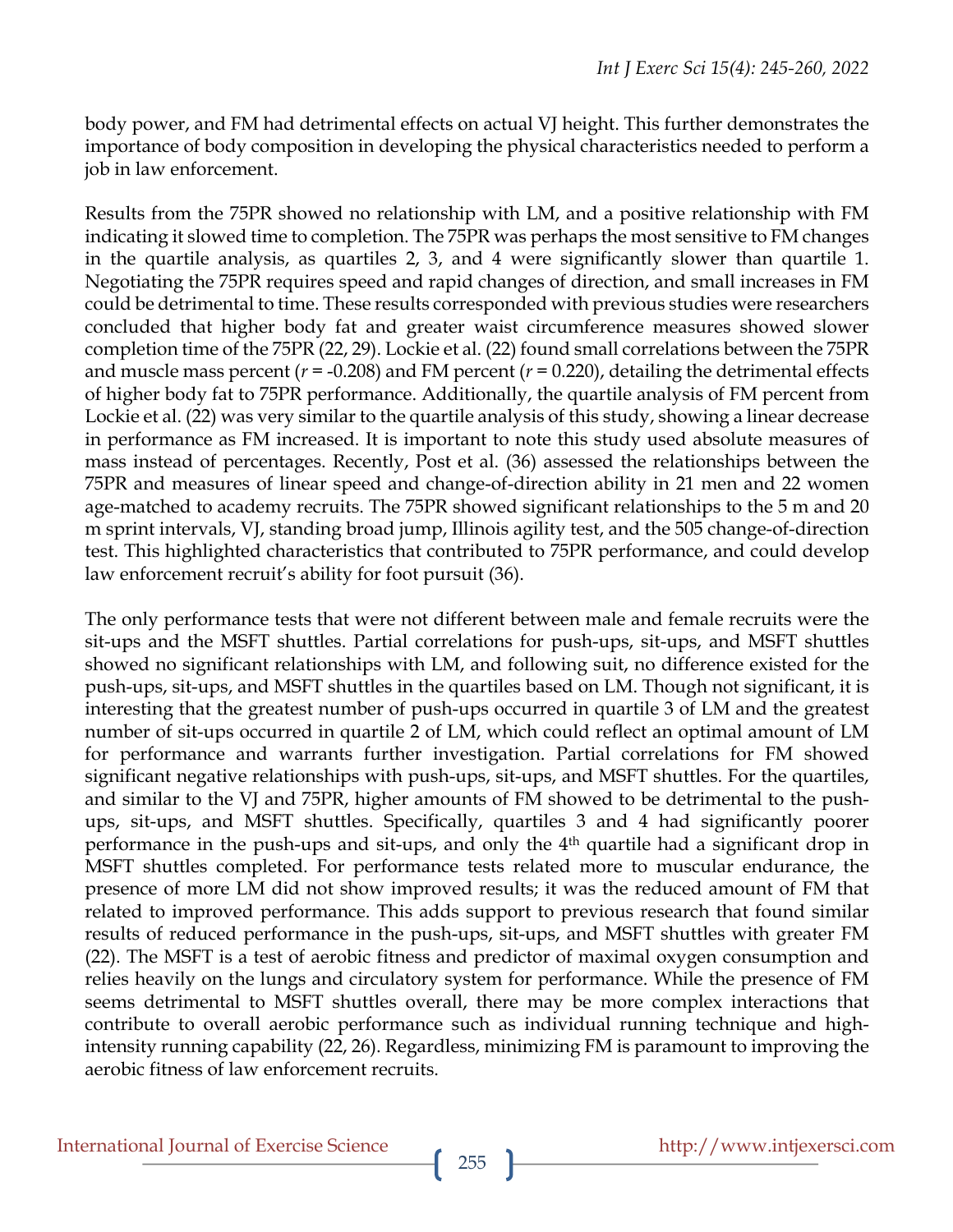Using BIA to screen and track FM and LM in recruits is important for law enforcement agencies given the relationship of body composition to fitness and performance. Due to the length of training academies (sometimes up to 27 weeks) (25), tracking body composition could provide evidence the recruit class is responding favorably to training, and therefore good training practice (7). Conversely, it may highlight that unfavorable changes are taking place and could inform the staff to change the priorities of the training program (22). Benefits of single frequency BIA are the devices are small, inexpensive, easy to operate (1), and have shown good validity and reliability in healthy adult populations (39). A similar device was used by Lockie et al. (22) in a retrospective analysis of 338 law enforcement recruits, where greater muscle mass and lesser FM related to better fitness performance, providing evidence for the use of cost-effective BIA devices in large recruit training classes. Multifrequency BIA devices have been used in numerous body composition studies  $(1, 20, 41)$ , and while more expensive and less portable, provide detailed measures such as FM, total body water, LM, muscle mass, and segmental composition (1, 22). Cost of equipment for recruit training is a major consideration for agencies (22), but regardless of the choice, single or multifrequency BIA devices are effective tools for tracking body composition.

Training studies for law enforcement seem to be limited, but with the appropriate application of physical conditioning LM can be increased or maintained and FM decreased. Cocke et al. (7) compared two 6-month training study and found the randomized training program was superior to the periodized program in terms of reducing body mass, FM, and increasing LM. While both training groups saw improvements, the randomized program also showed better results with the 1-repetition maximum bench press, VJ, PAPw, and 2.4-km run time (7). A similar training study was conducted over the course of a 16-week academy, and found significant changes in upper and lower-body power, push-ups, sit-ups, change-of-direction speed, and half-mile shuttle run (9). Interestingly, while performance variables improved during the first half and whole 16 weeks, none of the variables improved during the second half of the study (9), indicating the occurrence of a plateau or ceiling effect.

The ability to specifically alter LM and FM as separate entities is noted in the discrete associations between these measures and specific fitness tests. As such BIA devices may be useful to inform which training programs are best to preserve or increased LM and/or decrease FM to improve specific test performance outcomes. For example, a program to increase LM may be appropriate for a recruit needing to improve MBT, while a decrease in FM may be appropriate for improving VJ performance. Additionally, relationships between body composition and performance measures may change over the course of academy training and monitoring how those relationships change across different phases of training would be useful to guide physical conditioning programming. While it has been recommended that BIA devices are more sensitive to changes from training when interpreting total body composition over segmental composition (38), future research could compare total and segmental body composition of recruits to existing officers at different points in their careers.

Despite the interesting findings, there are limitations to this study worth considering. This study used absolute measures of LM and FM, instead of relative percentage which may have yielded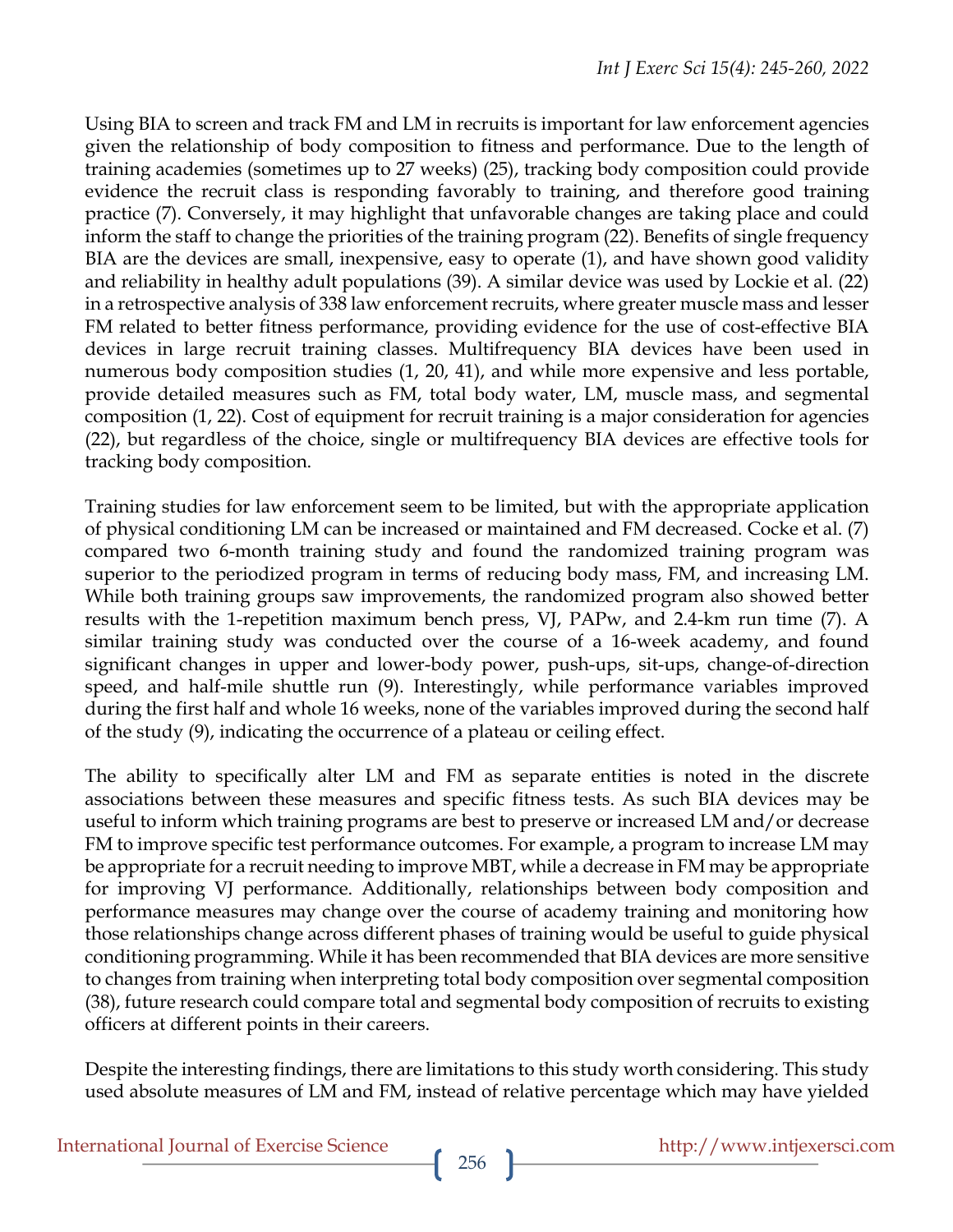different results. Although indicative of a law enforcement academy training class (26-29), the sample size between males ( $n = 72$ ) and females ( $n = 11$ ) was not equal which can lead to unequal variances and reduced statistical power. It also should be noted that the recruit testing data were collected in the field, which is less controlled than a laboratory setting. Nonetheless, within the context of these limitations, the research has a high translation to practice given that the field outcome measures were those of a pragmatic nature for law enforcement populations.

Results from this study adds more understanding to the intersection of LM and FM and relationships with performance of law enforcement officer recruits. In general terms, lower levels of FM and higher LM among recruits appear to favor better performance on fitness tests. Since these tests are reflective of job task performance it is likely these same relationships would be observed when performing occupational tasks that require these underlying attributes. Decreasing FM while preserving or preferably increasing LM should be a focus of the training academy to improve overall test performance. Additionally, specific methods of training could partially follow the physical traits needed for the job (power, endurance, aerobic capacity, etc.) while targeting and monitoring the lean and fat tissue of the recruits. In-depth, segmental body composition analysis may be important. However, obtaining an estimation of whole-body LM and FM may be just as telling in relation to recruit performance while being easier and more cost-effective to perform.

## **ACKNOWLEDGEMENTS**

This research project received no external financial assistance. None of the authors have any conflict of interest. The authors would like to thank the training instructors for facilitating this research, and the California State University, Fullerton tactical research team for collating the data.

# **REFERENCES**

1. Aandstad A, Holtberget K, Hageberg *R*, Holme I, Anderssen SA. Validity and reliability of bioelectrical impedance analysis and skinfold thickness in predicting body fat in military personnel. Mil Med 179(2): 208-217, 2014.

2. Antonio J, Kenyon M, Ellerbroek A, Carson C, Burgess V, Tyler-Palmer D, Mike J, Roberts J, Angeli G, Peacock C. Comparison of dual-energy x-ray absorptiometry (DXA) versus a multi-frequency bioelectrical impedance (InBody 770) device for body composition assessment after a 4-week hypoenergetic diet. J Funct Morphol Kinesiol 4(2): 23, 2019.

3. Baran K, Dulla J, Orr RM, Dawes J, Pope RR. Duty loads carried by la sheriff's department deputies. J Aust Strength Cond 26(5): 34-38, 2018.

4. Beck AQ, Clasey JL, Yates JW, Koebke NC, Palmer TG, Abel MG. Relationship of physical fitness measures vs. occupational physical ability in campus law enforcement officers. J Strength Cond Res 29(8): 2340-2350, 2015.

5. Beckham G, Lish S, Keebler L, Longaker C, Disney C, DeBeliso M, Adams KJ. The reliability of the seated medicine ball throw for distance. J Phys Act Res 4(2): 131-136, 2019.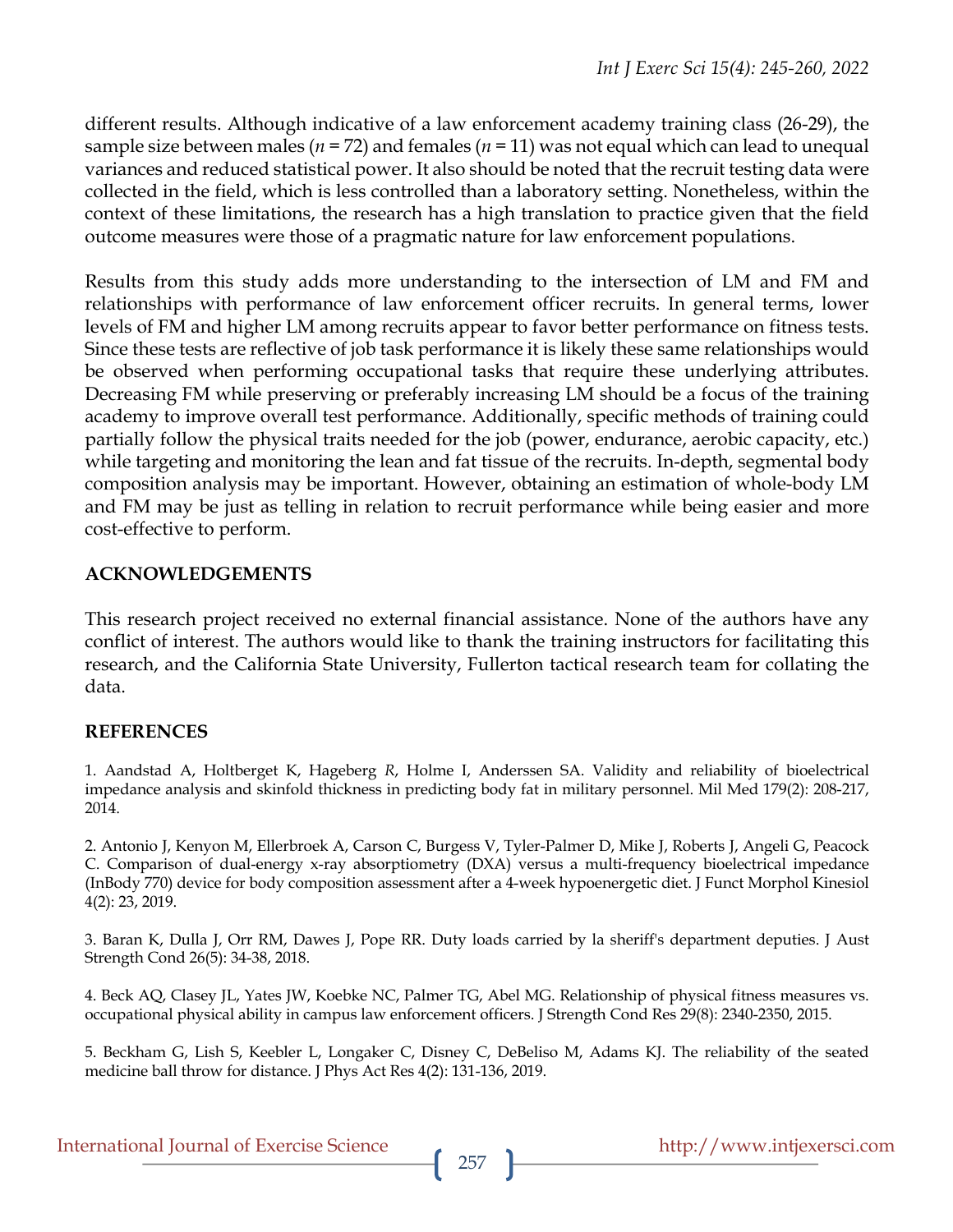6. Burns RD, Fu Y, Constantino N. Measurement agreement in percent body fat estimates among laboratory and field assessments in college students: Use of equivalence testing. PLOS ONE 14(3): e0214029, 2019.

7. Cocke C, Dawes J, Orr RM. The use of 2 conditioning programs and the fitness characteristics of police academy cadets. J Athl Train 51(11): 887-896, 2016.

8. Collingwood TR, Hoffman *R*, Smith J. Underlying physical fitness factors for performing police officer physical tasks. Police Chief 71(3): 32-38, 2004.

9. Crawley AA, Sherman RA, Crawley WR, Cosio-Lima LM. Physical fitness of police academy cadets: Baseline characteristics and changes during a 16-week academy. J Strength Cond Res 30(5): 1416-1424, 2016.

10. Dawes JJ, Lindsay K, Bero J, Elder C, Kornhauser C, Holmes R. Physical fitness characteristics of high vs. Low performers on an occupationally specific physical agility test for patrol officers. J Strength Cond Res 31(10): 2808- 2815, 2017.

11. Dawes J, Orr RM, Elder C, Rockwell C. Association between body fatness and measures of muscular endurance among part-time swat officers. J Aust Strength Cond 22(4): 33-37, 2014.

12. Dawes JJ, Orr RM, Siekaniec CL, Vanderwoude AA, Pope *R*. Associations between anthropometric characteristics and physical performance in male law enforcement officers: A retrospective cohort study. Ann Occup Environ Med 28(1): 26, 2016.

13. Dempsey PC, Handcock PJ, Rehrer NJ. Impact of police body armour and equipment on mobility. Appl Ergon 44(6): 957-961, 2013.

14. Esco MR, Snarr RL, Leatherwood MD, Chamberlain NA, Redding ML, Flatt AA, Moon JR, Williford HN. Comparison of total and segmental body composition using dxa and multifrequency bioimpedance in collegiate female athletes. J Strength Cond Res 29(4): 918-925, 2015.

15. Glaister M. Multiple sprint work. Sports Med 35(9): 757-777, 2005.

16. Haff GG, Nimphius S. Training principles for power. Strength Cond J 34(6): 2-12, 2012.

17. Hetzler RK, Stickley CD, Lundquist KM, Kimura IF. Reliability and accuracy of handheld stopwatches compared with electronic timing in measuring sprint performance. J Strength Cond Res 22(6): 1969-1976, 2008.

18. Hopkins WG. A scale of magnitude for effect statistics. 2013 [November 20th, 2020]. Retrieved from: https://www.sportsci.org/resource/stats/effectmag.html.

19. Knapik JJ, Sharp MA, Canham-Chervak M, Hauret K, Patton JF, Jones BH. Risk factors for training-related injuries among men and women in basic combat training. Med Sci Sports Exerc 33(6): 946-954, 2001.

20. Kukic F, Dopsaj M, Dawes J, Orr *R*, Cvorovic A. Use of human body morphology as an indication of physical fitness: Implications for police officers. Int J Morphol 36(4): 1407-1412, 2018.

21. Lockie RG, Balfany K, Bloodgood AM, Stierli M, Dulla JM, Dawes JJ, Orr RM. Change-of-direction speed and aerobic fitness could influence academy graduation in law enforcement recruits. In *Proceedings of the 2018 Australian Strength and Conditioning Association International Conference on Applied Strength and Conditioning*. 2018: Sydney, Australia.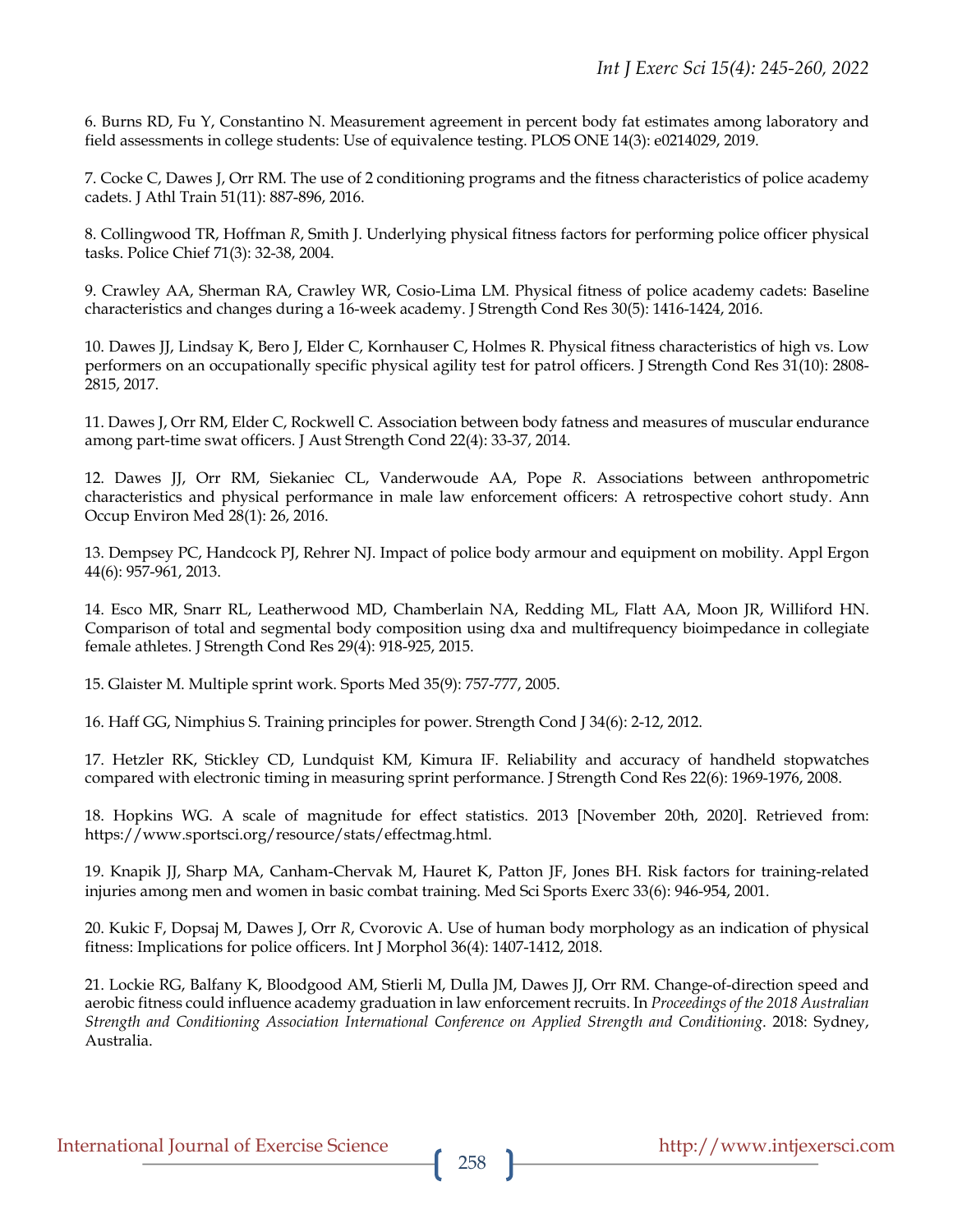22. Lockie RG, Carlock BN, Ruvalcaba TJ, Dulla JM, Orr RM, Dawes JJ, McGuire MB. Skeletal muscle mass and fat mass relationships with physical fitness test performance in law enforcement recruits before academy. J Strength Cond Res 35(5): 1287-1295, 2021.

23. Lockie RG, Dawes JJ, Balfany K, Gonzales CE, Beitzel MM, Dulla JM, Orr RM. Physical fitness characteristics that relate to work sample test battery performance in law enforcement recruits. Int J Environ Res Public Health 15(11): 2477, 2018.

24. Lockie RG, Dawes JJ, Kornhauser CL, Holmes RJ. Cross-sectional and retrospective cohort analysis of the effects of age on flexibility, strength endurance, lower-body power, and aerobic fitness in law enforcement officers. J Strength Cond Res 33(2): 451-458, 2019.

25. Lockie RG, Dawes JJ, Maclean ND, Pope RP, Holmes RJ, Kornhauser CL, Orr RM. The impact of formal strength and conditioning on the fitness of law enforcement recruits: A retrospective cohort study. Int J Exerc Sci 13(4): 1615- 1629, 2020.

26. Lockie RG, Dawes JJ, Moreno MR, Cesario KA, Balfany K, Stierli M, Dulla JM, Orr RM. Relationship between the 20-m multistage fitness test and 2.4-km run in law enforcement recruits. J Strength Cond Res 35(10): 2756-2761, 2019.

27. Lockie RG, Dawes JJ, Moreno MR, McGuire MB, Ruvalcaba TJ, Bloodgood AM, Dulla JM, Orr RM. We need you: Influence of hiring demand and modified applicant testing on the physical fitness of law enforcement recruits. Int J Environ Res Public Health 17(20): 7512, 2020.

28. Lockie RG, Dawes JJ, Orr RM, Stierli M, Dulla JM, Orjalo AJ. An analysis of the effects of sex and age on upperand lower-body power for law enforcement agency recruits before academy training. J Strength Cond Res 32(7): 1968-1974, 2018.

29. Lockie RG, Ruvalcaba TR, Stierli M, Dulla JM, Dawes JJ, Orr RM. Waist circumference and waist-to-hip ratio in law enforcement agency recruits: Relationship to performance in physical fitness tests. J Strength Cond Res 34(6): 1666-1675, 2020.

30. Lockie RG, Stierli M, Cesario KA, Moreno MR, Bloodgood AM, Orr RM, Dulla JM. Are there similarities in physical fitness characteristics of successful candidates attending law enforcement training regardless of training cohort? J Trainol 7(1): 5-9, 2018.

31. Moreno MR, Lockie RG, Kornhauser CL, Holmes RJ, Dawes JJ. A preliminary analysis of the relationship between the multistage fitness test and 300-m run in law enforcement officers: Implications for fitness assessment. Int J Exerc Sci 11(4): 730-738, 2018.

32. Navalta JW, Stone WJ, Lyons TS. Ethical issues relating to scientific discovery in exercise science. Int J Exerc Sci 12(1): 1-8, 2019.

33. Orr R, Dawes JJ, Pope *R*, Terry J. Assessing differences in anthropometric and fitness characteristics between police academy cadets and incumbent officers. J Strength Cond Res. Published Ahead of Print: doi:10.1519/JSC.0000000000002328, in press.

34. Orr R, Pope *R*, Peterson S, Hinton B, Stierli M. Leg power as an indicator of risk of injury or illness in police recruits. Int J Environ Res Public Health 13(2): 237, 2016.

35. Paradisis GP, Zacharogiannis E, Mandila D, Smirtiotou A, Argeitaki P, Cooke CB. Multi-stage 20-m shuttle run fitness test, maximal oxygen uptake and velocity at maximal oxygen uptake. J Hum Kinet 41(1): 81-87, 2014.